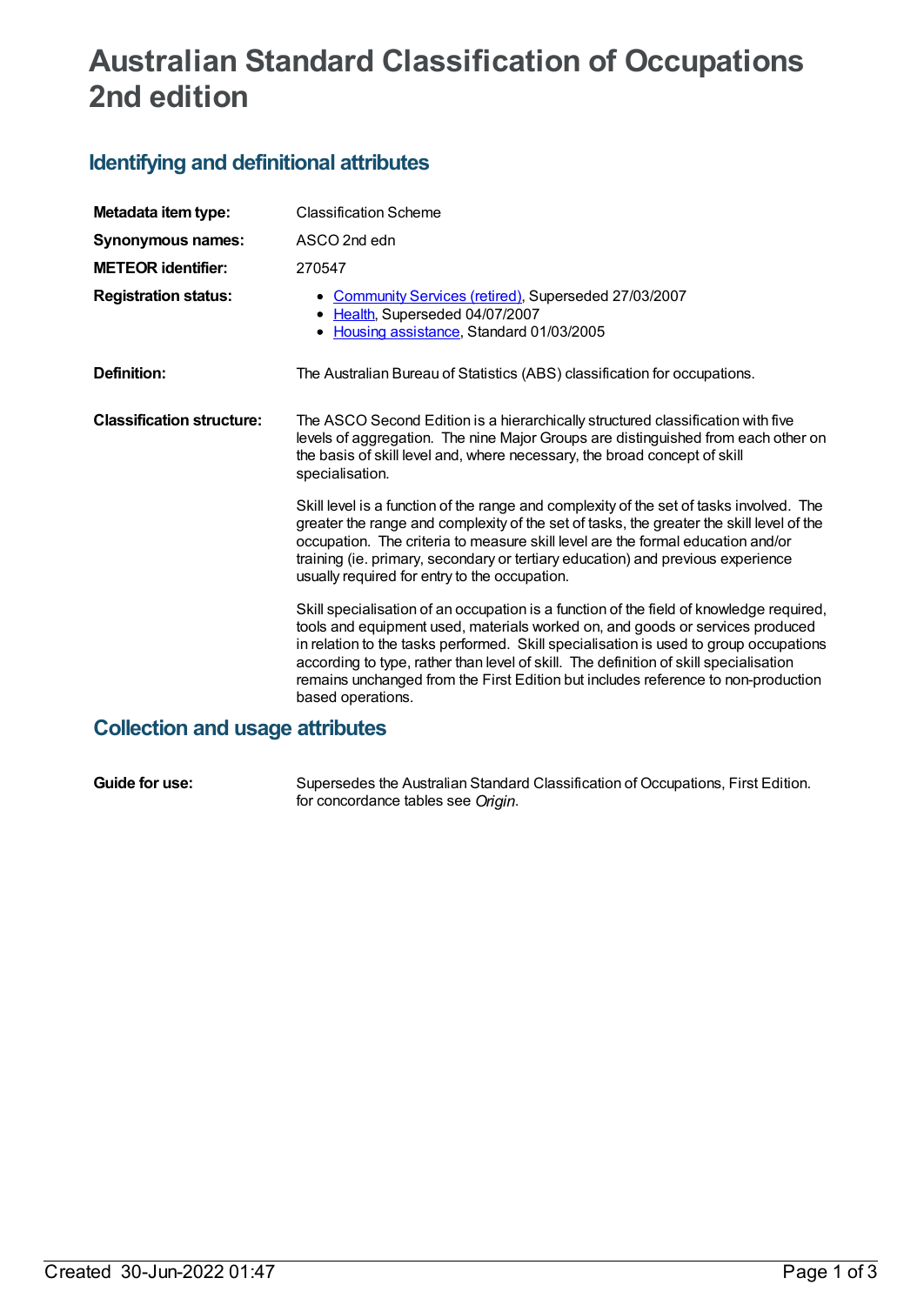**Comments:** ISCO-88 also uses skill level and skill specialisation as criteria to structure the occupation classification.

> The 10 major groups in ISCO-88 are broadly consistent similar to the nine ASCO, Second Edition major groups. The most significant difference at the major group level is that ISCO-88 has identified Skilled Agricultural and Fishery workers as a separate major group, where as ASCO Second Edition includes Farmers and Farm Managers as a sub-group in Major Group 1 Managers and Administrators, and Skilled Agricultural and Horticultural workers as a sub-major group in Major Group 4 Tradespersons and Related Workers.

ISCO-88 also includes a separate Major Group 0, for the Armed Forces. In ASCO Second Edition, jobs held by members of the Armed Forces are classified together with their civilian equivalents where these exist and to a number of other specific occupations.

In common with ISCO-88, ASCO Second Edition now incorporates three sub-major group as a level of aggregation between the major and minor groups.

ASCO Second Edition (ASCO) is currently under review. The Australian Bureau of Statistics (ABS) and Statistics New Zealand (SNZ) will undertake the project jointly. A joint publication will be produced, the Australian and New Zealand Standard Classification of Occupations (ANZSCO), which will be available electronically on the ABS and SNZ web sites.

It is envisaged that ANZSCO will be implemented in relevant ABS and SNZ statistical collections from 2006 onwards.

## **Source and reference attributes**

| Origin:                                | Australian Bureau of Statistics 1997. Australian Standard Classification of<br>Occupations Second Edition. Cat. no. 1220.0. Canberra: ABS. Viewed 6 January<br>2005.                                                                                            |
|----------------------------------------|-----------------------------------------------------------------------------------------------------------------------------------------------------------------------------------------------------------------------------------------------------------------|
|                                        | Concordance tables included:<br><b>ASCO First Edition to ASCO Second Edition Concordance Table</b><br><b>ASCO Second Edition to ASCO First Edition Concordance Table</b><br>Viewed 6 January 2005.                                                              |
|                                        | Available in print and CD-ROM                                                                                                                                                                                                                                   |
| <b>Reference documents:</b>            | Australian Bureau of Statistics 1996. Information Paper: <b>ASCO - Australian</b><br>Standard Classification of Occupations. Cat. no. 1221.0. ABS, Canberra. Viewed<br>4 January 2005.                                                                          |
|                                        | Australian Bureau of Statistics 1997. Australian Standard Classification of<br>Occupations, Second Edition and ASCO Coder. Cat. no. 1220.0.30.001.<br>Canberra: ABS. Viewed 4 January 2005.                                                                     |
|                                        | Australian Bureau of Statistics 1998. Information Paper - Census of Population and<br>Housing: Link Between First and Second Editions of Australian Standard<br>Classification of Occupations (ASCO). Cat. no. 1232.0. Canberra: ABS. Viewed 4<br>January 2005, |
|                                        | Australian Bureau of Statistics 1998. A Guide to Major ABS Classifications. Cat.<br>no. 1291.0. Canberra: ABS. Viewed 4 January 2005.                                                                                                                           |
| <b>Revision status:</b>                | Original 1997 - Standard                                                                                                                                                                                                                                        |
| <b>Relational attributes</b>           |                                                                                                                                                                                                                                                                 |
| <b>Related metadata</b><br>references: | Has been superseded by Australian and New Zealand Standard Classification of<br>Occupations, First edition, 2006                                                                                                                                                |
|                                        | Community Services (retired), Superseded 01/10/2013<br>٠                                                                                                                                                                                                        |

• [Health](https://meteor.aihw.gov.au/RegistrationAuthority/12), Superseded 28/04/2016